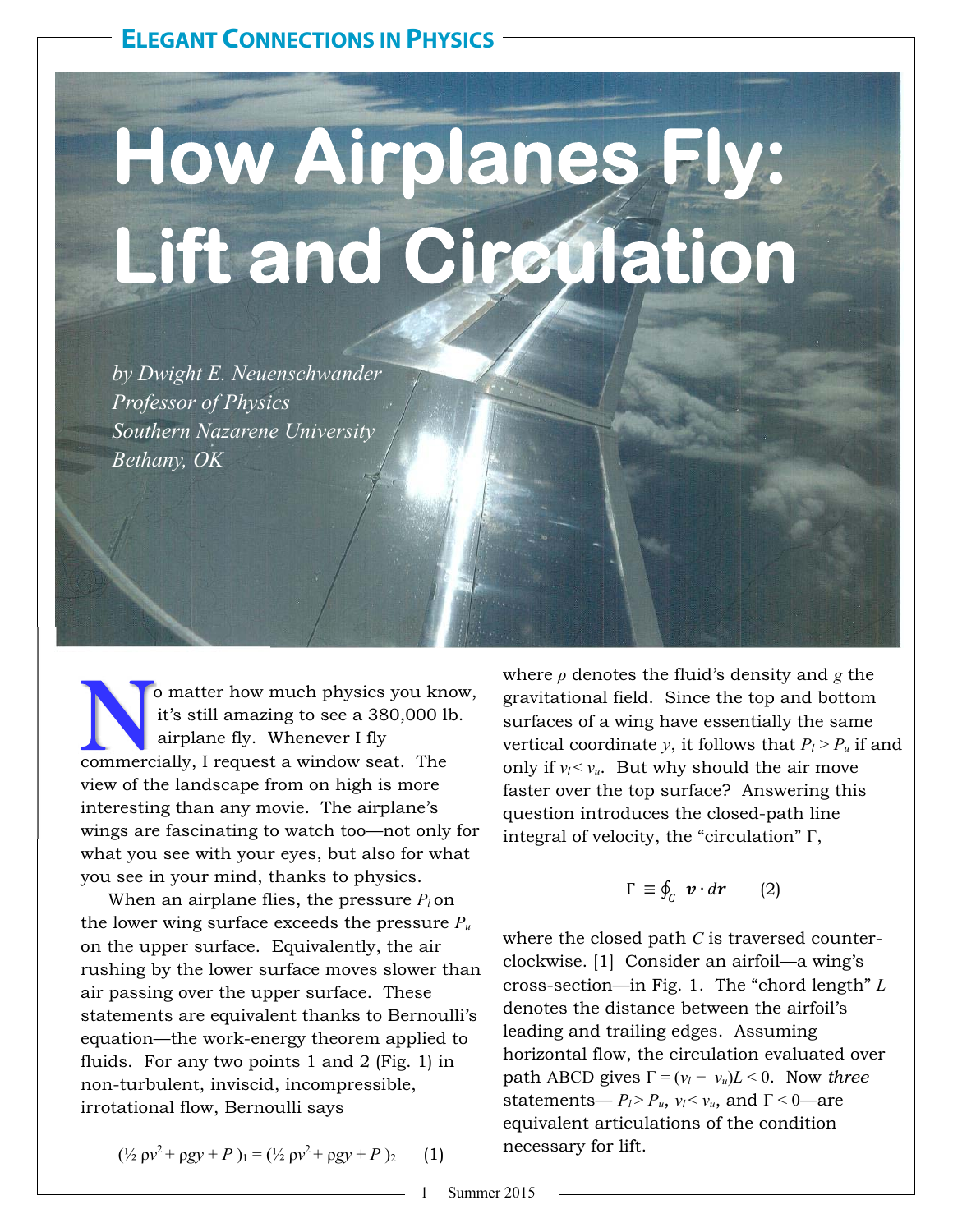### **ELEGANT CONNECTIONS IN PHYSICS**



 Under conditions where Bernoulli's equation holds, Γ = *const*. [2] This is "Kelvin's circulation theorem." From Eq. (2) for a fixed closed path we have

$$
\frac{d\Gamma}{dt} = \oint_C \frac{dv}{dt} \cdot d\mathbf{r}.
$$
 (3)

Consider a parcel of air of volume *dV = Ady*. Its weight  $dm$  **g** =  $\rho g A dy$  and the pressure force  $[P(y) - P(y+dy)]A$  turn d**F** = *dma* into

$$
-\frac{1}{\rho}\frac{dP}{dy}\hat{\bm{j}}+\mathbf{g}=\frac{d\bm{v}}{dt}.\quad (4)
$$

Eq. (4) shows the integral of Eq. (3) to be pathindependent, proving the theorem. But this raises a puzzle. An airplane sitting in still air before takeoff has  $\Gamma = 0$  for any closed path about an airfoil, but in flight  $\Gamma < 0$ . However, nonzero viscosity provides the loophole that lets planes fly while respecting Kelvin's theorem.

 Inviscid fluids are idealizations—zero viscosity fluids would be infinitely runny. Water has a small viscosity, molasses a large viscosity. With viscosity, adjacent layers of fluid exert frictional forces on one another, tangent to the flow. On the wing surface the velocity is zero (driving your car does not sweep dust off it), and within a few millimeters above the surface the velocity reaches its free-stream value (Fig. 2). This region of velocity gradient is the "boundary layer." [3] Aircraft fuselages and wings taper to pointed trailing edges to prevent

boundary layer separation from the surface, which would produce energy-consuming turbulence.



Fig. 2. Boundary layer due to viscosity.

 Returning to the puzzle, a simple demonstration illustrates the crucial point. [4] Insert a ruler, held vertically, into a pan of still water. Suddenly push the ruler horizontally, such that its chord makes a non-zero "angle of attack" with the direction of motion. Watch the water at the trailing edge. Thanks to viscosity, a counter-clockwise vortex forms there (Fig. 3). [5]



Fig. 3. The starting vortex.

 Return to the airplane before takeoff, and consider the closed path ABHCDKA around the airfoil (Fig. 4). This path lies outside the boundary layer, where the effects of viscosity are negligible, so Kelvin's theorem applies. Before takeoff,  $\Gamma_{ABHCDKA} = 0$ . When the plane accelerates forward, the counter-clockwise vortex forms at the wing's trailing edge, within closed path HCDKH, so that  $\Gamma_{\text{HCDKH}} > 0$ . Consider path ABHKA that surrounds the airfoil but excludes the starting vortex (Figs. 4 and 5). Since  $\Gamma_{ABHCDKA} = \Gamma_{ABHKA} + \Gamma_{HCDKH}$  (section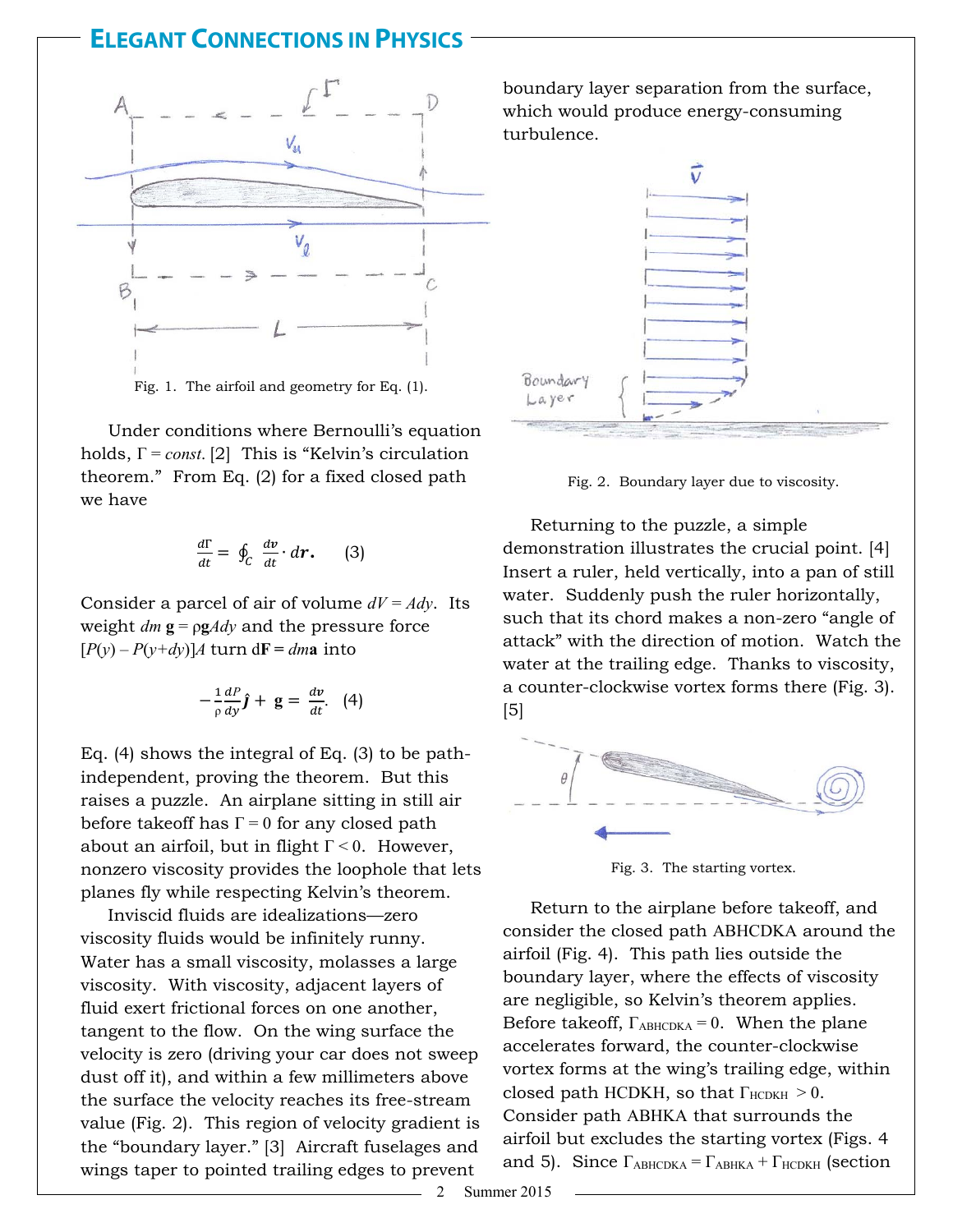### **ELEGANT CONNECTIONS IN PHYSICS .**

HK in  $\Gamma_{ABHKA}$  cancels KH in  $\Gamma_{HCDKH}$ , Kelvin's theorem requires  $\Gamma_{ABHKA}$  < 0. With the flows along ABHKA parallel to the chord, this requires  $v_l < v_u$ . By Bernoulli's equation this requires  $P_l > P_u$ , and the plane flies.



Fig. 4. The paths used in evaluating the circulation around an airfoil.



Fig. 5. The circulation path ABHKA.

 From another perspective, a wing gets lift because it deflects the air's momentum downward (Fig. 6). Consider a parcel of air bouncing off a wing with nonzero angle of attack. [6]



Fig. 6. Wing with flaps down deflecting the air's momentum.

Before encountering the wing, the parcel approaches it with horizontal velocity *v∞*. Compute  $\Delta p_y/\Delta t$ , which equals the net vertical force the wing exerts on the air parcel, which is opposite the upward force the air exerts on the wing. We have  $\Delta p_v/\Delta t = (\Delta m/\Delta t) v_v$  where  $\Delta m =$ *ρwhΔx* for a parcel having height *h*, width *w*, and horizontal length Δ*x = v<sup>∞</sup>* Δ*t.* Thus Δ*p*y/Δ*t* = ρ*hwv∞v*y, and the upward force exerted on the wing by the air is  $-\rho h w v_\infty v_y$  which is > 0 because  $v_y < 0$ . A vertical section of the closed path that includes  $v_y$  contributes  $hv_y < 0$  to  $\Gamma$ . Thus the lifting force/length is  $F_v/w = -\rho v_\infty \Gamma > 0$ .

 In 1902 Martin Kutta in Germany published "Lifting forces in flowing fluids," which related lift to circulation for 2-D flow past a circular arc with a trailing edge. In 1906 Nikolai Joukowski in Russia generalized the lift theorem, now called the "Kutta-Joukowski lift theorem," [7] relating circulation to the lift, perpendicular to *v∞*, for any two-dimensional airfoil: *Lift/w* =  $-pv_{\infty} \Gamma$ . The value of  $\Gamma$  depends on the airfoil shape. A supplementary *ad hoc*  Kutta-Joukowski hypothesis proposed a steady-flow value for Γ and thus a lift that agrees beautifully with phenomenology. [8] Specifically, for a thin symmetrical airfoil with a curved leading edge, sharp trailing edge, chord length *L* and angle of attack *θ*, the K-J hypothesis puts  $\Gamma = -\pi v_\infty L \sin \theta$ , so that *Lift/w* =  $+\pi \rho(\nu_{\infty})^2 L \sin\theta$ . This result is to classical airfoil design what simple pendulums and Kepler's elliptical orbits are to other areas of mechanics: a model that serves as an excellent approximation to reality, and a starting-point for extensions to more complex situations. The K-J hypothesis works for *θ* less than 8 to 20 degrees depending on airfoil shape; at higher angles boundary layer separation on the upper surface causes a stall. [9]

 On December 17, 1903, the Wright brothers achieved the first successful powered flight. They did not use the lift theorem, but took an empirical hands-on approach. Their airfoil designs were guided by data they collected from their wind tunnel. In 1909 Wilbur Wright wrote, "…I think it will save me much time if I